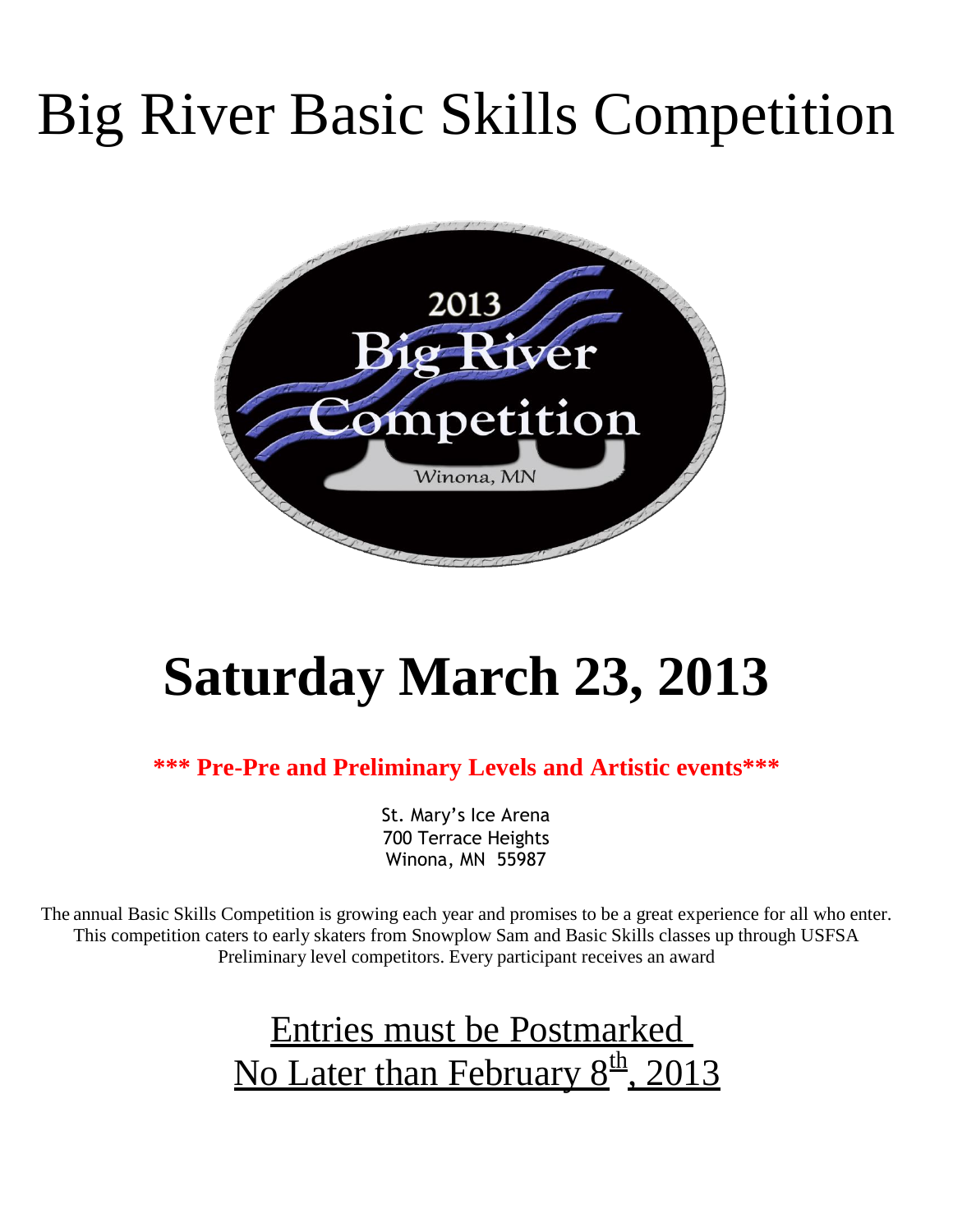### **Eligibility:**

The competition is open to ALL skaters who are current eligible (ER 1.00) members of either the Basic Skills Program and/or are full members of U.S. Figure Skating. To be eligible, skaters must have submitted a membership application or be a member in good standing. Members of other organizations are eligible to compete but must be registered with the host Basic Skills Program/club or any other Basic Skills Program/club.

Eligibility will be based on skill level as of February 8, 2013. All Snowplow Sam and Basic Skills 1-8 skaters must skate at highest level passed or one level higher and NO official U.S. Figure Skating tests may have been passed including MIF or individual dances.

For the Free skate 1-6, Test Track and Well Balanced levels, eligibility will be based only upon highest free skate test level passed (moves in the field test level will not determine skater's competitive level). Skaters may skate at highest level passed OR one level higher BUT not both levels in the same event during the same competition.

### **Registration:**

\*The competition committee reserves the right to limit entries in any event or to cancel an event.

\*Entry fees will only be refunded in accordance with the refund policy listed below.

\*Late entries will be assessed a \$25.00 late fee

\*Late entries acceptance will be at the discretion of the Chief Referee.

\*Skaters will not be allowed to practice or compete until all financial obligations are met

#### **Secure Online Registration:**

at: www.winonafigureskating.org

\*Deadline is midnight FEBRUARY 8, 2013

\*Entries received after February 8, 2013 will be considered to be late

\*Pay via a secured credit card transaction (Visa, MasterCard or Discover only)

\*Credit card charges will show up as: ENTRYEEZE, LLC

\*Persons contesting the charges on their credit card for their entry fees will be charged an additional \$30.00 fee

\*A non-refundable processing fee applies - 3.5%

### **Paper Registrations**

forms are available at: www.winonafigureskating.org

\*Deadline is postmarked by February 8, 2013

\*Entries received after February 8, 2013 will be considered to be late

\*Persons using checks without sufficient funds will be charged an additional \$30.00 fee per check

\*If a NSF check is received, all further payments must be made by cash or money order

\*There is an addition fee of \$10.00 for paper entries

\*Make checks payable to WFSC

\*Mail checks and completed entry forms to:

#### **Holly Jacobs c/o Winona Figure Skating Club PO Box 122 Winona, MN 55987**

### **Entry Fees:**

\$40.00 for the first event and \$10.00 for each additional event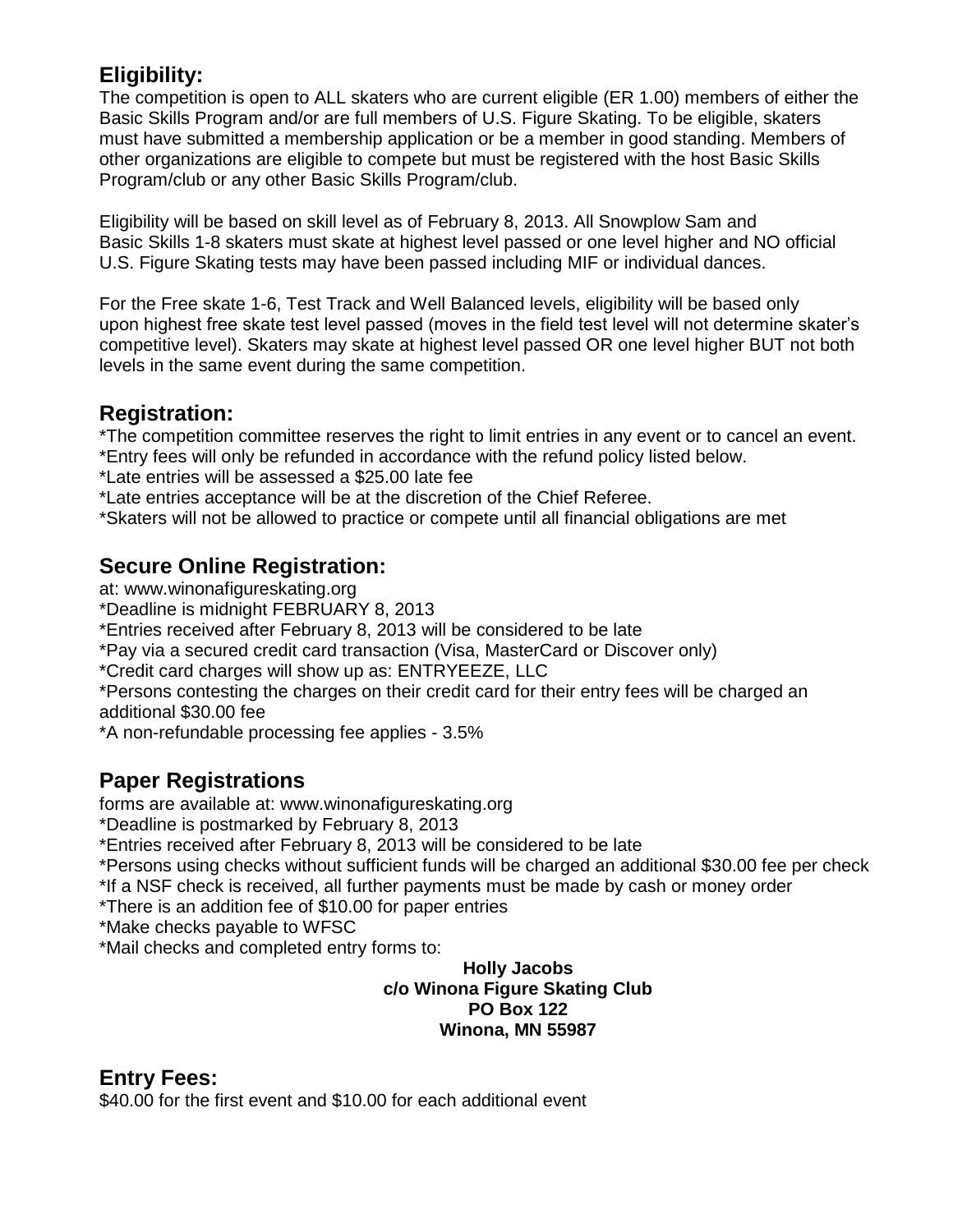### **Refunds**

Full refunds including practice ice and minus the online processing fee of 3.5% are available if withdrawal is prior to March 1, 2013. After March 1, 2013, entry refunds are only available if the competition is not held or if there is a death in the competitor's immediate family. There will be NO medical refunds given. All refunds will be handled in the same manner as was paid. Check or cash payment will be refunded via club check. Credit card payments will be refunded to the card that was used to pay the fee. Please contact the WFSC Treasurer at finance@winonafigureskating.org for further refund information. If you register online, the processing fee of 3.5% is NOT refundable for any reason.

### **Special Note to Coaches, Skaters and Parents**

\*It is the skaters' and coaches' responsibility to verify that the skater has entered the correct event and level. Event changes or additions to entries made after an application has been submitted may be assessed a \$25.00 charge/addition fee.

\*Check the WFSC website, [www.winonafigureskating.org](http://www.winonafigureskating.org/) for any possible changes or corrections to this application.

\*On paper registrations, the primary coach as well as a club officer must sign the application. \*On online registrations, the primary coach as well as a club officer must electronically approve the registration.

\*This is to verify that you information is accurate and that you are in good standing with your club.

### **Practice Ice**

\*Limited practice ice will be available. Skaters will be able to choose their own practice ice session(s) online at [www.winonafigureskating.org](http://www.winonafigureskating.org/)

\*An email notification will be sent out to all skaters once practice ice is available online \*Practice ice purchased ahead of time online will be \$10.00

\*Practice ice purchased online once practice ice is posted will be \$12.00

\*Practice ice purchased at the arena will be \$15.00

\*Practice ice sessions are 20 minutes and no music is played.

### **Awards, Pictures and Videotaping**

ALL skaters will be given awards which will be presented off-ice after the official results are posted for each event. An official photographer, located near the awards area, will take group pictures of ALL participants as well as individual skater pictures. Pictures will be available to order online at [www.winonafigureskating.org](http://www.winonafigureskating.org/) There will be no professional videotaping available.

### **Registration Desk**

The registration desk will be open at St. Mary's Ice Arena during all scheduled practices and events. **Check in at least One Hour prior to your event.** Events can begin as early as 30 minutes ahead of schedule.

\*Results & Programs can be purchased at the registration table

\*Maps to local restaurants, hotels, malls and the hospital are available at the Registration desk \*A self-service first aid station is available at the registration desk

\*Lost and Found is at the registration desk

\*Competition apparel will be available in the St. Mary's Ice Arena fieldhouse, along with items for other vendors.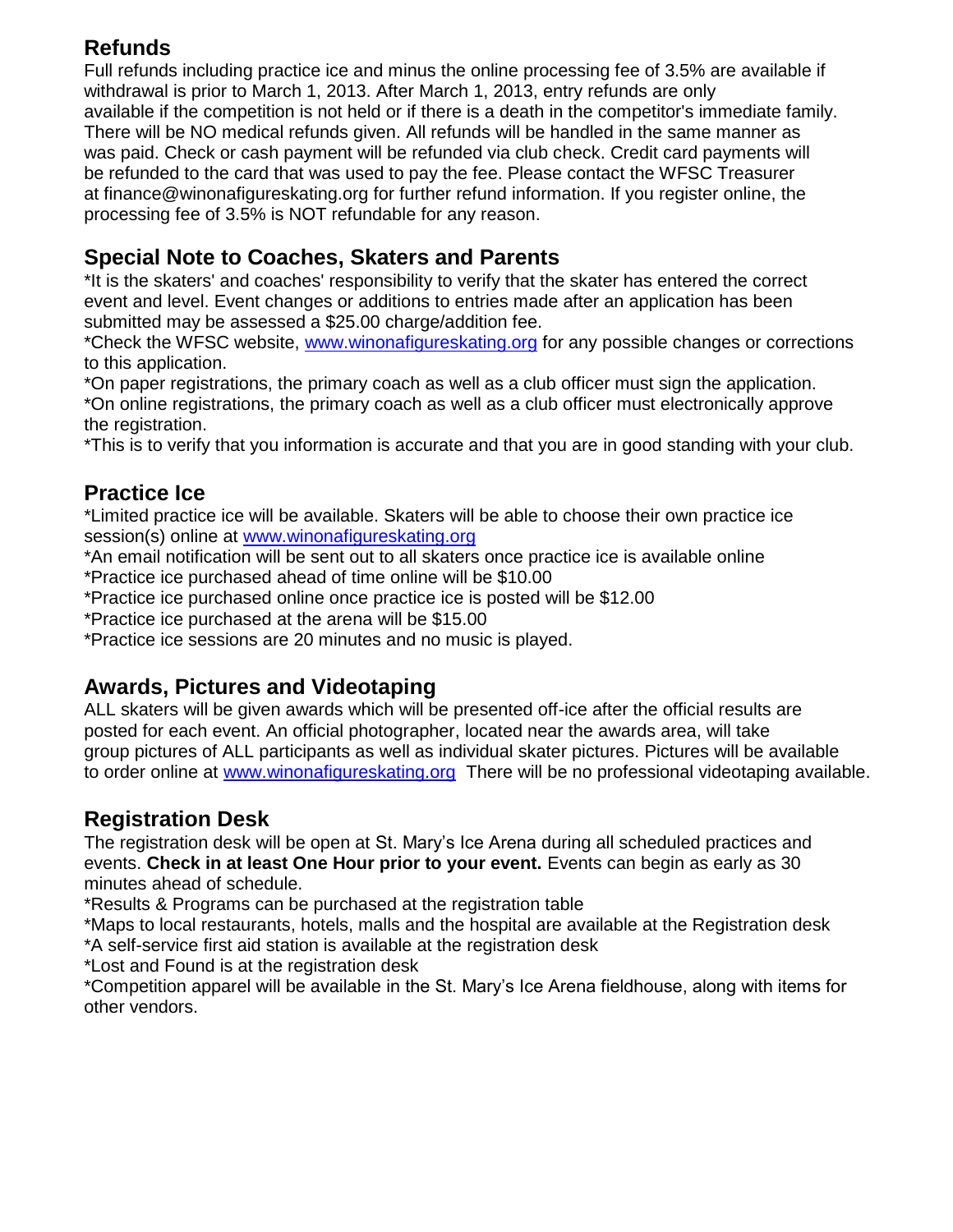#### **Music**

Only CD's (standard format only) and must be marked clearly with the competitor's name and event. Music must be turned in at the registration desk when checking in for the competition.

Music must be turned in at least one hour prior to competing.

Music may be picked up at the registration desk after the completion of the event.

Music will NOT be mailed to skaters after the competition.

All skaters must have a back up copy of their music. All care will be taken but WFSC can assume no responsibility for CD's.

#### **Hotel Information**

Visit the WFSC website at [www.winonafigureskating.org](http://www.winonafigureskating.org/) for hotel information. WFSC has partnered with several area hotels for a reduced rate for Big River competitors.

#### **Competition Apparel and Personal Ads**

Apparel will be available in the St. Mary's University Field House near the awards area, along with several other vendors . Personal ads in the Big River program are available for \$5.00 Personal ad information is also posted on the WFSC website.

#### **Other Information**

\*St. Mary's Ice Arena ice surface is 85 x 200

\*Bleacher seating is available

\*Admission to the Big River Competition is free

\*Locker rooms will be available for skaters to use

\*The arena has a concession stand

\*There is a first aid room located at the concession stand end of the arena - look for the signs

\*There will be trained first aid staff on site during practice ice and all events

\*There will be a coaches hospitality room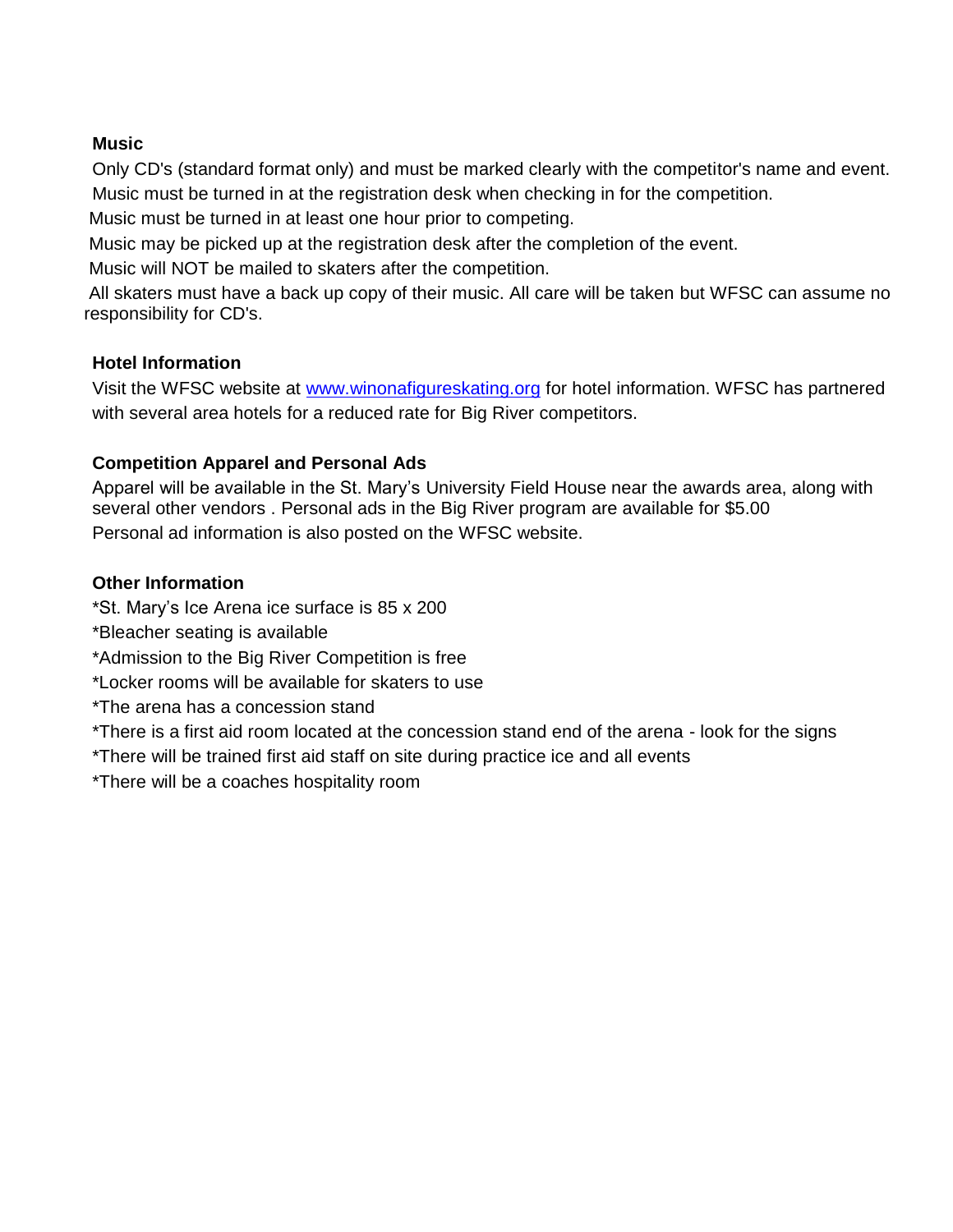## **BASIC ELEMENTS EVENT: SNOWPLOW SAM – BASIC 8**

Format choice of the host: Each skater will perform each element when directed by a judge or referee OR have the option to perform one element at a time in the order listed below (no excessive connecting steps). Referee driven format examples: all skaters perform first element before moving on to the next and so on **OR** each skater performs all of the required elements before moving on to the next skater.

- To be skated on  $1/3$  to  $1/2$  ice
- No music
- **All elements must be skated in the order listed**
- $\bullet$  Time: 1:00 or less

| 1. Backward outside edge on a circle clockwise or<br>counterclockwise<br>Backward crossovers 4-6 consecutive - both directions<br>2.<br>Basic one foot spin – free leg held to side of spinning<br>leg - minimum three revolutions<br>Side toe hop -either direction<br>4.<br>Hockey stop<br>5.<br><b>Basic 1</b><br>Basic 6:<br>Standstill forward inside three-turn - R & L<br>1. Forward two foot glide and dip<br>1.<br>Forward two foot swizzles 6-8 in a row<br>2.<br><b>Bunny Hop</b><br>2.<br>Forward snowplow stop<br>Forward spiral on a straight line - R or L<br>3.<br>3.<br>Lunge - R or L<br>Backward wiggles 6-8 in a row<br>4.<br>4.<br>T-stop - R or L<br>5.<br>Basic 7:<br><b>Basic 2</b><br>1. Forward one foot glide - either foot<br>Standstill forward inside open Mohawk -<br>1.<br>Forward alternating 1/2 swizzle pumps, in a<br>R to L and L to R<br>2.<br>straight line $-2-3$ each foot<br>Ballet Jump - either direction<br>2.<br>Moving snowplow stop<br>Back crossovers to a back outside edge landing position<br>3.<br>3. |  |
|------------------------------------------------------------------------------------------------------------------------------------------------------------------------------------------------------------------------------------------------------------------------------------------------------------------------------------------------------------------------------------------------------------------------------------------------------------------------------------------------------------------------------------------------------------------------------------------------------------------------------------------------------------------------------------------------------------------------------------------------------------------------------------------------------------------------------------------------------------------------------------------------------------------------------------------------------------------------------------------------------------------------------------------------------------|--|
|                                                                                                                                                                                                                                                                                                                                                                                                                                                                                                                                                                                                                                                                                                                                                                                                                                                                                                                                                                                                                                                            |  |
|                                                                                                                                                                                                                                                                                                                                                                                                                                                                                                                                                                                                                                                                                                                                                                                                                                                                                                                                                                                                                                                            |  |
|                                                                                                                                                                                                                                                                                                                                                                                                                                                                                                                                                                                                                                                                                                                                                                                                                                                                                                                                                                                                                                                            |  |
|                                                                                                                                                                                                                                                                                                                                                                                                                                                                                                                                                                                                                                                                                                                                                                                                                                                                                                                                                                                                                                                            |  |
|                                                                                                                                                                                                                                                                                                                                                                                                                                                                                                                                                                                                                                                                                                                                                                                                                                                                                                                                                                                                                                                            |  |
|                                                                                                                                                                                                                                                                                                                                                                                                                                                                                                                                                                                                                                                                                                                                                                                                                                                                                                                                                                                                                                                            |  |
|                                                                                                                                                                                                                                                                                                                                                                                                                                                                                                                                                                                                                                                                                                                                                                                                                                                                                                                                                                                                                                                            |  |
|                                                                                                                                                                                                                                                                                                                                                                                                                                                                                                                                                                                                                                                                                                                                                                                                                                                                                                                                                                                                                                                            |  |
|                                                                                                                                                                                                                                                                                                                                                                                                                                                                                                                                                                                                                                                                                                                                                                                                                                                                                                                                                                                                                                                            |  |
|                                                                                                                                                                                                                                                                                                                                                                                                                                                                                                                                                                                                                                                                                                                                                                                                                                                                                                                                                                                                                                                            |  |
|                                                                                                                                                                                                                                                                                                                                                                                                                                                                                                                                                                                                                                                                                                                                                                                                                                                                                                                                                                                                                                                            |  |
|                                                                                                                                                                                                                                                                                                                                                                                                                                                                                                                                                                                                                                                                                                                                                                                                                                                                                                                                                                                                                                                            |  |
|                                                                                                                                                                                                                                                                                                                                                                                                                                                                                                                                                                                                                                                                                                                                                                                                                                                                                                                                                                                                                                                            |  |
|                                                                                                                                                                                                                                                                                                                                                                                                                                                                                                                                                                                                                                                                                                                                                                                                                                                                                                                                                                                                                                                            |  |
|                                                                                                                                                                                                                                                                                                                                                                                                                                                                                                                                                                                                                                                                                                                                                                                                                                                                                                                                                                                                                                                            |  |
|                                                                                                                                                                                                                                                                                                                                                                                                                                                                                                                                                                                                                                                                                                                                                                                                                                                                                                                                                                                                                                                            |  |
|                                                                                                                                                                                                                                                                                                                                                                                                                                                                                                                                                                                                                                                                                                                                                                                                                                                                                                                                                                                                                                                            |  |
|                                                                                                                                                                                                                                                                                                                                                                                                                                                                                                                                                                                                                                                                                                                                                                                                                                                                                                                                                                                                                                                            |  |
|                                                                                                                                                                                                                                                                                                                                                                                                                                                                                                                                                                                                                                                                                                                                                                                                                                                                                                                                                                                                                                                            |  |
| Two foot turn in place-forward to backward<br>clockwise and counter clockwise<br>4.                                                                                                                                                                                                                                                                                                                                                                                                                                                                                                                                                                                                                                                                                                                                                                                                                                                                                                                                                                        |  |
| Backward two foot swizzles 6 - 8 in a row<br>4. Forward inside pivot<br>5.                                                                                                                                                                                                                                                                                                                                                                                                                                                                                                                                                                                                                                                                                                                                                                                                                                                                                                                                                                                 |  |
|                                                                                                                                                                                                                                                                                                                                                                                                                                                                                                                                                                                                                                                                                                                                                                                                                                                                                                                                                                                                                                                            |  |
| <b>Basic 3</b><br><b>Basic 8:</b>                                                                                                                                                                                                                                                                                                                                                                                                                                                                                                                                                                                                                                                                                                                                                                                                                                                                                                                                                                                                                          |  |
| 1. Forward stroking<br>Moving forward outside or forward inside three-turns $R \& L$<br>1.                                                                                                                                                                                                                                                                                                                                                                                                                                                                                                                                                                                                                                                                                                                                                                                                                                                                                                                                                                 |  |
| Waltz jump<br>2. Forward $\frac{1}{2}$ swizzle pumps on a circle, either<br>2.                                                                                                                                                                                                                                                                                                                                                                                                                                                                                                                                                                                                                                                                                                                                                                                                                                                                                                                                                                             |  |
| Mazurka - either direction<br>clockwise or counter clockwise 4-6<br>3.                                                                                                                                                                                                                                                                                                                                                                                                                                                                                                                                                                                                                                                                                                                                                                                                                                                                                                                                                                                     |  |
| consecutive<br>1 Combination move - clockwise or counter clockwise -<br>4.                                                                                                                                                                                                                                                                                                                                                                                                                                                                                                                                                                                                                                                                                                                                                                                                                                                                                                                                                                                 |  |
| 3. Forward slalom<br>two forward crossovers into FI Mohawk, step down,                                                                                                                                                                                                                                                                                                                                                                                                                                                                                                                                                                                                                                                                                                                                                                                                                                                                                                                                                                                     |  |
| 4. Backward one foot glide - either foot<br>cross behind, step into one back crossover and step to a                                                                                                                                                                                                                                                                                                                                                                                                                                                                                                                                                                                                                                                                                                                                                                                                                                                                                                                                                       |  |
| Two foot spin – minimum three revolutions<br>forward inside edge<br>5.                                                                                                                                                                                                                                                                                                                                                                                                                                                                                                                                                                                                                                                                                                                                                                                                                                                                                                                                                                                     |  |
| 5. Beginning one-foot upright spin – free foot held to side                                                                                                                                                                                                                                                                                                                                                                                                                                                                                                                                                                                                                                                                                                                                                                                                                                                                                                                                                                                                |  |
| of spinning leg or crossed position -minimum three                                                                                                                                                                                                                                                                                                                                                                                                                                                                                                                                                                                                                                                                                                                                                                                                                                                                                                                                                                                                         |  |
| revolutions                                                                                                                                                                                                                                                                                                                                                                                                                                                                                                                                                                                                                                                                                                                                                                                                                                                                                                                                                                                                                                                |  |
| <b>Basic 4</b>                                                                                                                                                                                                                                                                                                                                                                                                                                                                                                                                                                                                                                                                                                                                                                                                                                                                                                                                                                                                                                             |  |
| Standstill forward outside three-turn - R & L<br>1.                                                                                                                                                                                                                                                                                                                                                                                                                                                                                                                                                                                                                                                                                                                                                                                                                                                                                                                                                                                                        |  |
| 2.<br>Forward outside edge on a circle clockwise or                                                                                                                                                                                                                                                                                                                                                                                                                                                                                                                                                                                                                                                                                                                                                                                                                                                                                                                                                                                                        |  |
| counter clockwise                                                                                                                                                                                                                                                                                                                                                                                                                                                                                                                                                                                                                                                                                                                                                                                                                                                                                                                                                                                                                                          |  |
| Forward crossovers 4-6 consecutive both<br>3.                                                                                                                                                                                                                                                                                                                                                                                                                                                                                                                                                                                                                                                                                                                                                                                                                                                                                                                                                                                                              |  |
| directions                                                                                                                                                                                                                                                                                                                                                                                                                                                                                                                                                                                                                                                                                                                                                                                                                                                                                                                                                                                                                                                 |  |
| Backward stroking - 4-6 strokes<br>4.                                                                                                                                                                                                                                                                                                                                                                                                                                                                                                                                                                                                                                                                                                                                                                                                                                                                                                                                                                                                                      |  |
| 5. Backward snowplow stop - R or L                                                                                                                                                                                                                                                                                                                                                                                                                                                                                                                                                                                                                                                                                                                                                                                                                                                                                                                                                                                                                         |  |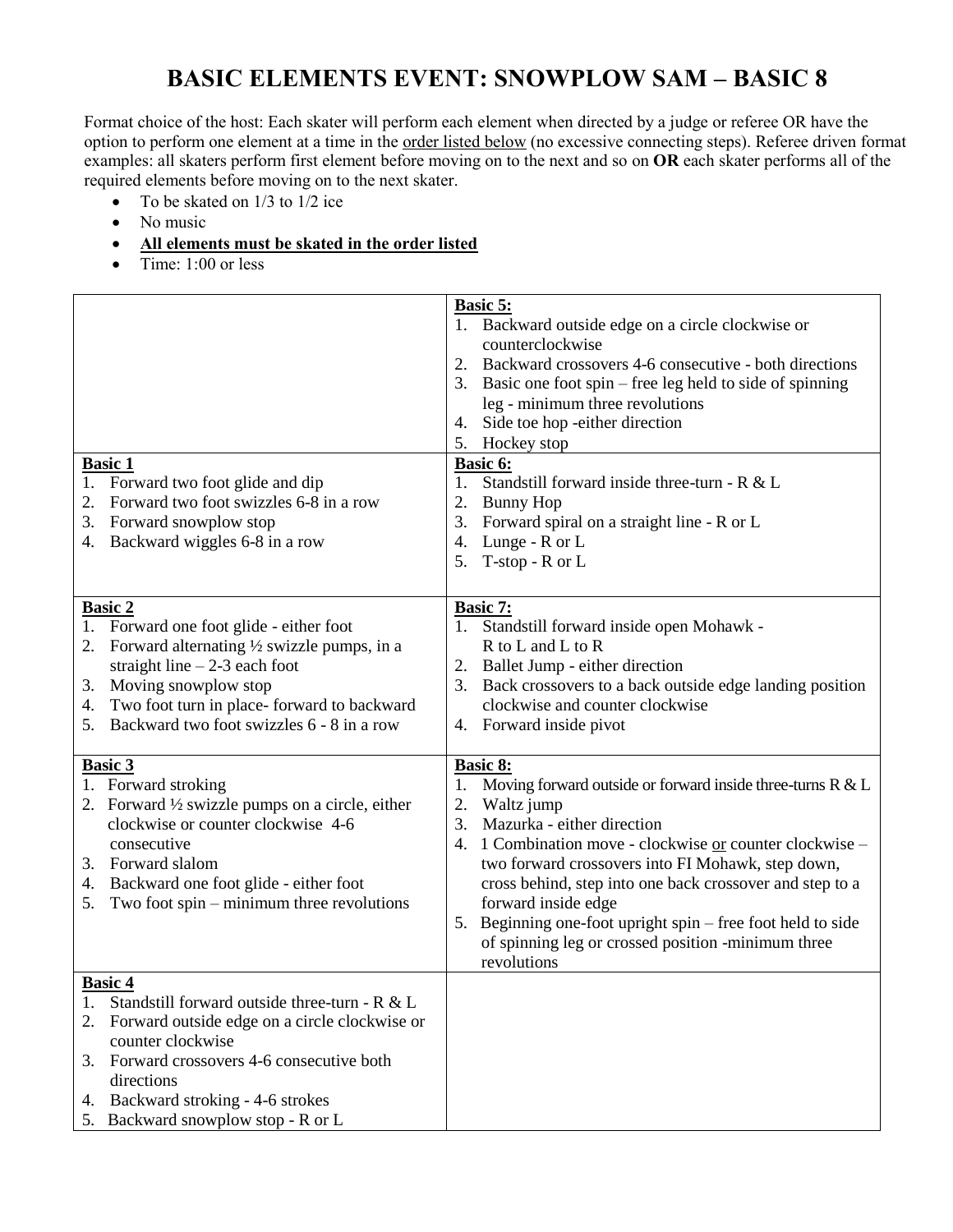### **BASIC PROGRAM EVENT: SNOWPLOW SAM – BASIC 8**

Format: The skating order of the required elements is optional. The elements are not restricted as to the number of times the element is executed or length of glides, number of revolutions, etc. unless otherwise specified. Vocal music is allowed.

- To be skated on full ice
- The skater may use elements from a previous level
- A .2 deduction will be taken for each element performed from a higher level
- Time:  $1:00 + (-10$  seconds

|                                                                                                                                                                                                                                                                           | <b>Basic 5:</b><br>1. Backward crossovers 4-6 consecutive in both directions<br>2. Basic one-foot spin – free leg held to side of spinning<br>leg - minimum three revolutions<br>3. Side toe hop -either direction<br>4. Hockey stop                                                                                                                                                                                                                                           |
|---------------------------------------------------------------------------------------------------------------------------------------------------------------------------------------------------------------------------------------------------------------------------|--------------------------------------------------------------------------------------------------------------------------------------------------------------------------------------------------------------------------------------------------------------------------------------------------------------------------------------------------------------------------------------------------------------------------------------------------------------------------------|
| <b>Basic 1</b><br>1. Forward two foot glide and dip<br>2. Forward two foot swizzles 6 -8 in a row<br>3. Backward wiggles 6-8 in a row<br>4. Forward snowplow stop                                                                                                         | Basic 6:<br>1. Standstill forward inside three-turn - R & L<br>2. Bunny Hop<br>3. Forward spiral on a straight line R or L<br>4. Lunge - R or L<br>5. T-stop - R or L                                                                                                                                                                                                                                                                                                          |
| <b>Basic 2</b><br>1. Forward one foot glide - either foot<br>2. Two foot turn in place-forward to backward<br>3. Backward two foot swizzles 6 - 8 in a row<br>4. Forward alternating 1/2 swizzle pumps, in a<br>straight line $-2-3$ each foot<br>5. Moving snowplow stop | Basic 7:<br>1. Standstill forward inside open Mohawk -<br>R to L and L to R<br>2. Ballet Jump- either direction<br>3. Back crossovers to a back outside edge landing position<br>clockwise and counter clockwise<br>4. Forward inside pivot                                                                                                                                                                                                                                    |
| <b>Basic 3</b><br>1. Forward stroking<br>2. Forward $\frac{1}{2}$ swizzle pumps on a circle, either<br>clockwise or counter clockwise 4-6<br>consecutive<br>3. Backward one foot glide – either foot<br>4. Forward slalom<br>5. Two foot spin – minimum three revolutions | <b>Basic 8:</b><br>1. Moving forward outside or forward inside three-turns R & L<br>2. Waltz jump<br>3. Mazurka in either direction<br>1 Combination move - clockwise or counter clockwise -<br>4.<br>two forward crossovers into FI Mohawk, step down,<br>cross behind, step into one back crossover and step to a<br>forward inside edge<br>5. Beginning one-foot upright spin - free foot held to side<br>of spinning leg or crossed position -minimum three<br>revolutions |
| <b>Basic 4</b><br>1. Forward crossovers 4-6 consecutive both<br>directions<br>2. Standstill forward outside three- turn - $R < L$<br>3. Backward stroking - 4-6 strokes<br>4. Backward snowplow stop - R or L                                                             |                                                                                                                                                                                                                                                                                                                                                                                                                                                                                |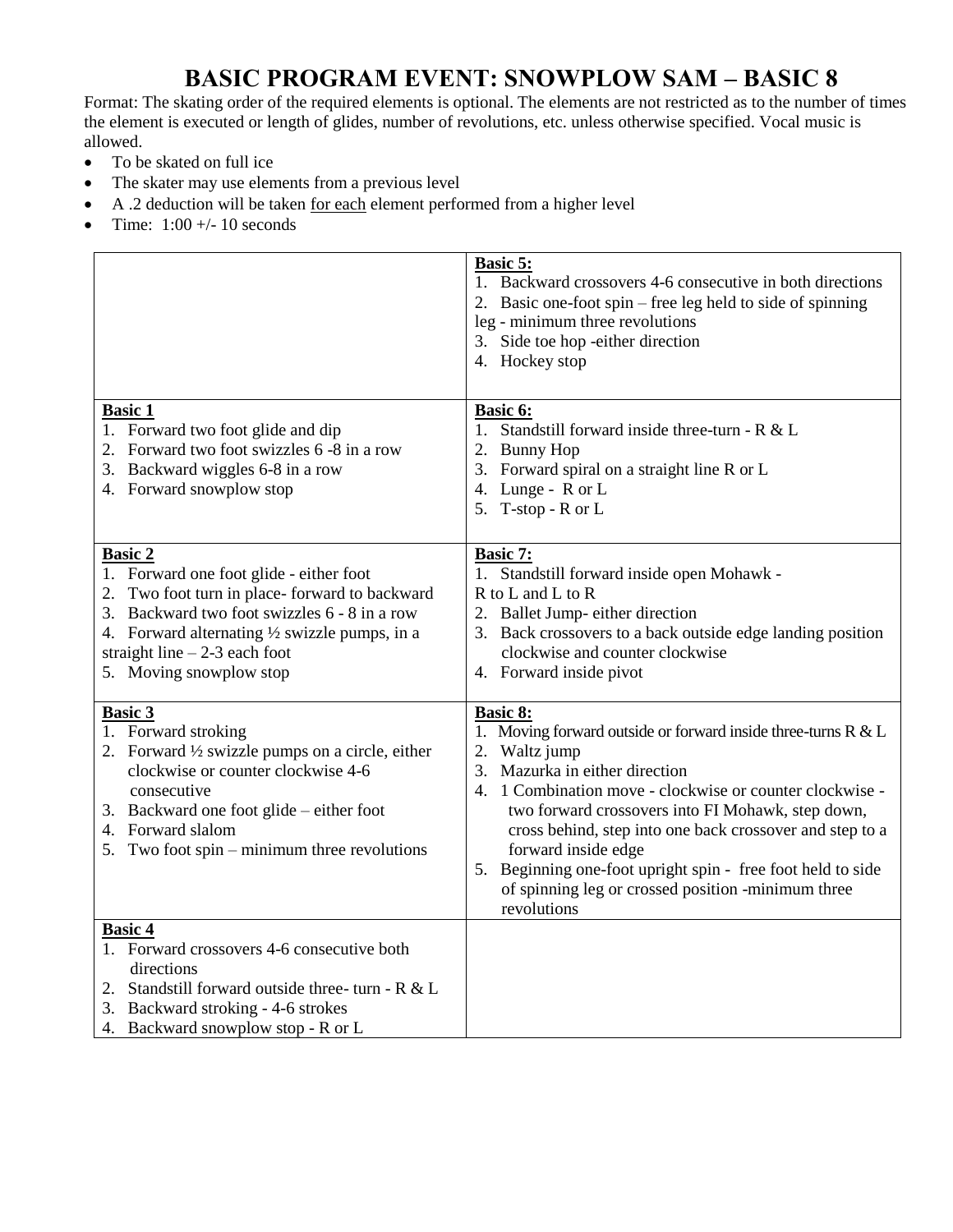## **FREE SKATE 1-6 COMPULSORY EVENT**

Format: In simple program form, using a limited number of connecting steps, the skating order of the required elements is optional

- To be skated on  $\frac{1}{2}$  ice
- No music is allowed
- The skater must demonstrate the required elements and may use any additional elements from previous levels
- A .2 deduction will be taken for each element performed from a higher level
- $\bullet$  Time: 1:15 or less

| <b>Free skate 1 Compulsory</b><br>Advanced forward stroking - 4-6 consecutive<br>1.<br>Backward outside three-turns R & L<br>2.<br>3.<br>One-foot upright scratch spin from backward<br>crossovers-minimum three revolutions<br>Waltz jump from backward crossovers<br>4.<br>Half flip jump<br>5. | <b>Free skate 4 Compulsory</b><br>Forward power 3's, 2-3 consecutive sets-R or L<br>1.<br>Sit spin-minimum three revolutions<br>2.<br>3.<br>Loop jump<br>Waltz jump/loop jump combination<br>4.                                                                                                                                       |
|---------------------------------------------------------------------------------------------------------------------------------------------------------------------------------------------------------------------------------------------------------------------------------------------------|---------------------------------------------------------------------------------------------------------------------------------------------------------------------------------------------------------------------------------------------------------------------------------------------------------------------------------------|
| <b>Free skate 2 Compulsory</b><br>Forward outside or inside spiral - R or L<br>Waltz Three's - R or L, 2-3 sets<br>2.<br>Beginning back spin - entry optional -<br>3.<br>minimum two revolutions<br>Waltz jump, side toe hop, waltz jump sequence<br>4.<br>Toe loop jump<br>5.                    | <b>Free skate 5 Compulsory</b><br>Camel spin-minimum three revolutions<br>1.<br>Forward upright spin to back upright spin-<br>2.<br>minimum three revolutions, each foot<br>3. Loop/loop jump combination-<br>Flip jump<br>4.                                                                                                         |
| <b>Free skate 3 Compulsory</b><br>Forward crossovers in a figure 8<br>Backward inside three-turns, R & L<br>2.<br>Back spin-minimum three revolutions<br>3.<br>Salchow jump<br>4.<br>Waltz jump/toe loop or Salchow/toe loop jump<br>5.<br>combination                                            | <b>Free skate 6 Compulsory</b><br>Five step Mohawk sequence - 1 set alternating pattern<br>1.<br>(refer to Basic Skills Curriculum Free skate 6)<br>Camel, sit spin combination - minimum of four<br>2.<br>revolutions total<br>Split jump or stag jump<br>3.<br>Waltz jump, 1/2 loop, Salchow jump sequence<br>4.<br>Lutz jump<br>5. |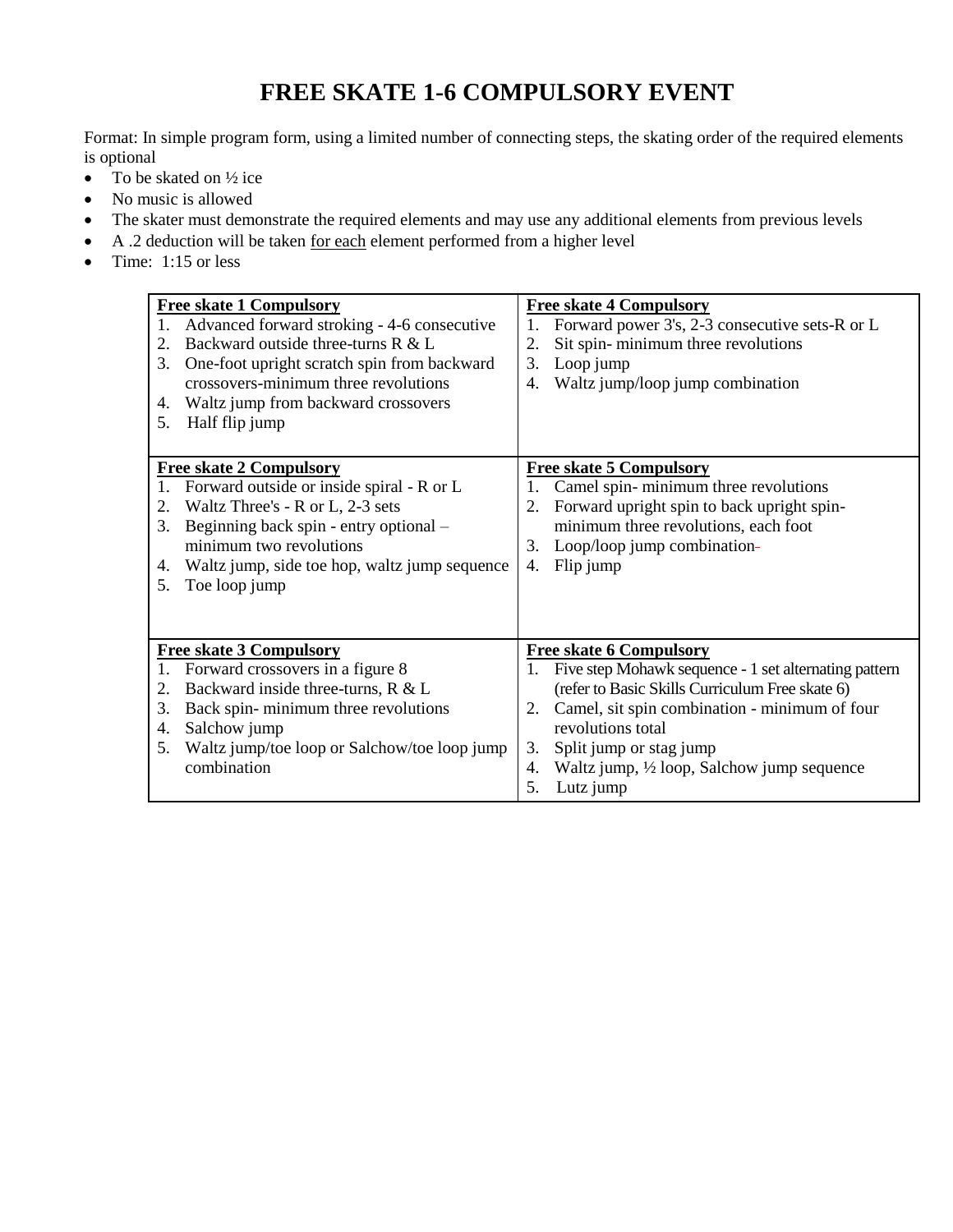## **FREE SKATE 1-6 PROGRAM EVENT**

Format: The skating order of the required elements is optional. The elements are not restricted as to the number of times element is executed, or length of glides, number of revolutions, etc. unless otherwise stated. Connecting moves and steps should be demonstrated throughout the program. Vocal music is allowed.

- To be skated on full ice.
- The skater must demonstrate the required elements and may use but is not required to use any additional elements from previous levels
- A .2 deduction will be taken for each element performed from a higher level
- Time  $1:30 + (-10sec$

| Free skate 4                                           |
|--------------------------------------------------------|
| 1. Forward power 3's, 2-3 consecutive sets R or L      |
| 2. Sit spin-minimum three revolutions                  |
| 3. Loop jump                                           |
| 4. Waltz jump/loop jump combination                    |
|                                                        |
| Free skate 5                                           |
| 1. Camel spin-minimum three revolutions                |
| 2. Forward upright spin to back upright spin-minimum   |
| three revolutions each foot                            |
| 3. Loop/loop jump combination                          |
| 4. Flip jump                                           |
|                                                        |
| Free skate 6                                           |
| 1. Camel/sit spin combination-minimum four revolutions |
| total                                                  |
| 2. Split or stag jump                                  |
| 3. Waltz jump/1/2 loop /Salchow jump sequence          |
| 4. Lutz jump                                           |
|                                                        |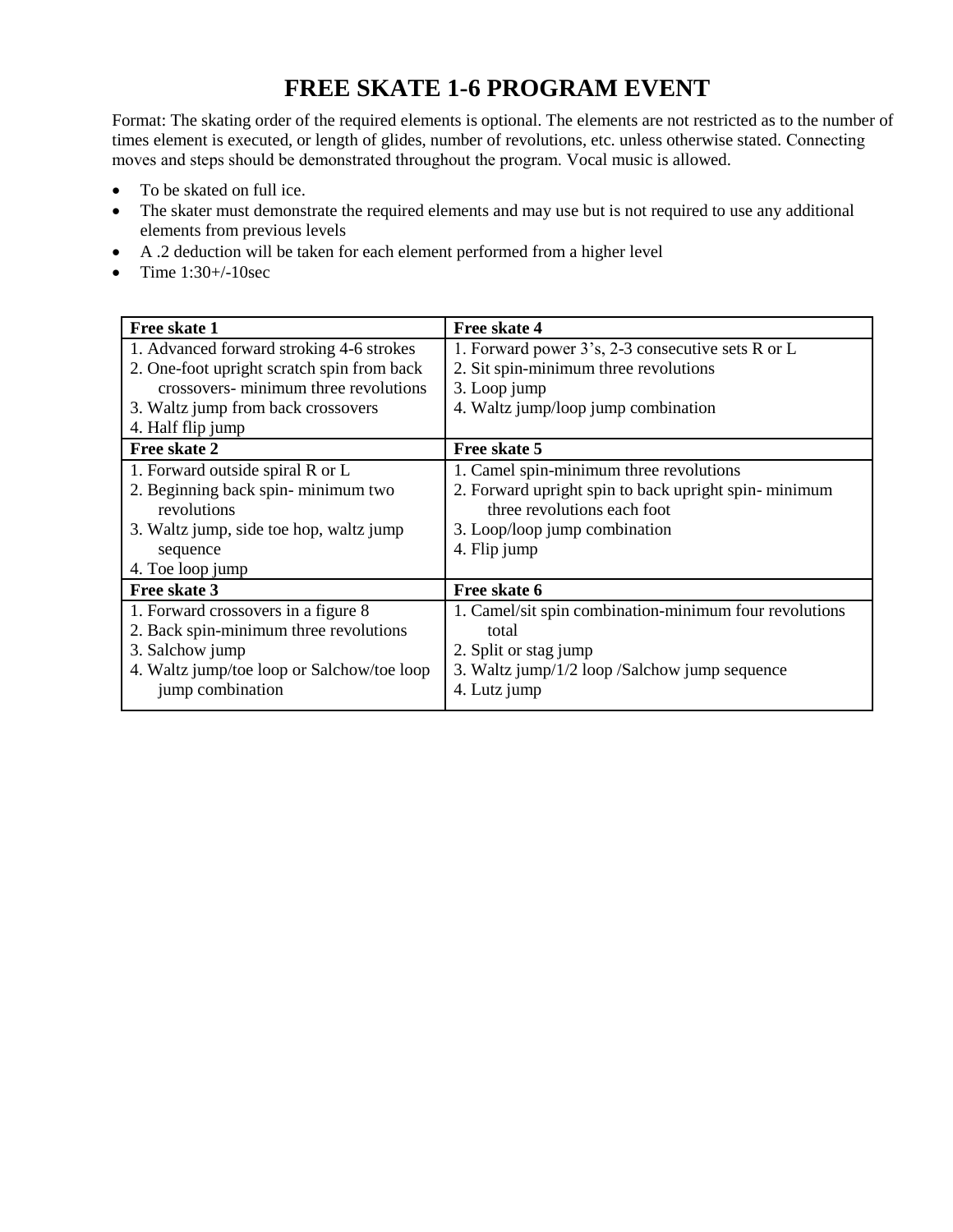## **Suggested Compulsory Event Test Track and Well Balanced Levels**

Format: In simple program form, using a limited number of connecting steps, the skating order of the required elements is optional

- To be skated on  $\frac{1}{2}$  ice
- No music is allowed
- The skater must demonstrate the required elements and may use any additional elements from previous levels
- A .2 deduction will be taken for each element performed from a higher level
- *Skaters may have the option to skate one level higher in compulsories than their free skate program*

|                  |    |                                         | <b>QUALIFICATIONS</b>    | <b>PROGRAM</b> |
|------------------|----|-----------------------------------------|--------------------------|----------------|
| <b>LEVEL</b>     |    | <b>ELEMENTS</b>                         |                          | <b>LENGTH</b>  |
| Limited Beginner | 1. | Waltz jump                              | Skaters may not have     | Time: 1:15     |
| Compulsory       | 2. | $\frac{1}{2}$ jump of choice            | passed tests higher than |                |
|                  | 3. | Forward two foot or one foot spin,      | U.S. Figure Skating      |                |
|                  |    | minimum three revolutions (free leg     | Basic Skills free skate  |                |
|                  |    | position optional)                      | badge tests              |                |
|                  | 4. | Forward or backward spiral              |                          |                |
| Beginner         | 1. | Toe loop jump                           | Skaters may not have     | Time:1:15      |
| Compulsory       | 2. | Salchow jump                            | passed tests higher than |                |
|                  | 3. | Forward scratch spin-minimum three      | U.S. Figure Skating      |                |
|                  |    | revolutions                             | Basic Skills free skate  |                |
|                  | 4. | Forward or backward spiral              | badge tests              |                |
|                  |    |                                         |                          |                |
| No Test          | 1. | Loop jump                               | Skaters may not have     | Time: $1:15$   |
| Compulsory       | 2. | Jump combination to include a toe loop  | passed tests higher than |                |
|                  |    | (may not use a loop or Axel)            | U.S. Figure Skating      |                |
|                  | 3. | Solo spin- sit or camel spin - minimum  | Basic Skills free skate  |                |
|                  |    | three revolutions                       | badge tests, no official |                |
|                  | 4. | Spiral sequence- must include a forward | U.S. Figure Skating free |                |
|                  |    | and backward spiral. Additional spirals | skate tests passed       |                |
|                  |    | and balance moves may be included.      |                          |                |
| Pre-Preliminary  | 1. | Flip jump                               | Skaters may not have     | Time: $1:15$   |
| Compulsory       | 2. | Jump combination waltz jump/toe loop    | passed tests higher than |                |
|                  |    | jump OR Salchow/toe loop jump           | U.S. Figure Skating pre- |                |
|                  | 3. | Solo spin- sit or camel spin - minimum  | preliminary free skate   |                |
|                  |    | three revolutions                       | test                     |                |
|                  | 4. | Spiral sequence- must include a forward |                          |                |
|                  |    | and backward spiral. Additional spirals |                          |                |
|                  |    | and balance moves may be included.      |                          |                |
| Preliminary      | 1. | Lutz jump                               | Skaters must have passed | Time:1:15      |
| Compulsory       | 2. | Single jump combination (may not use    | at least the U.S. Figure |                |
|                  |    | Lutz jump or Axel)                      | Skating pre-preliminary  |                |
|                  | 3. | Camel spin-minimum three revolutions    | free skate test but may  |                |
|                  | 4. | Spiral sequence- must include a forward | not have passed tests    |                |
|                  |    | and backward spiral. Additional spirals | higher than the          |                |
|                  |    | and balance moves may be included.      | preliminary free skate   |                |
|                  |    |                                         | test                     |                |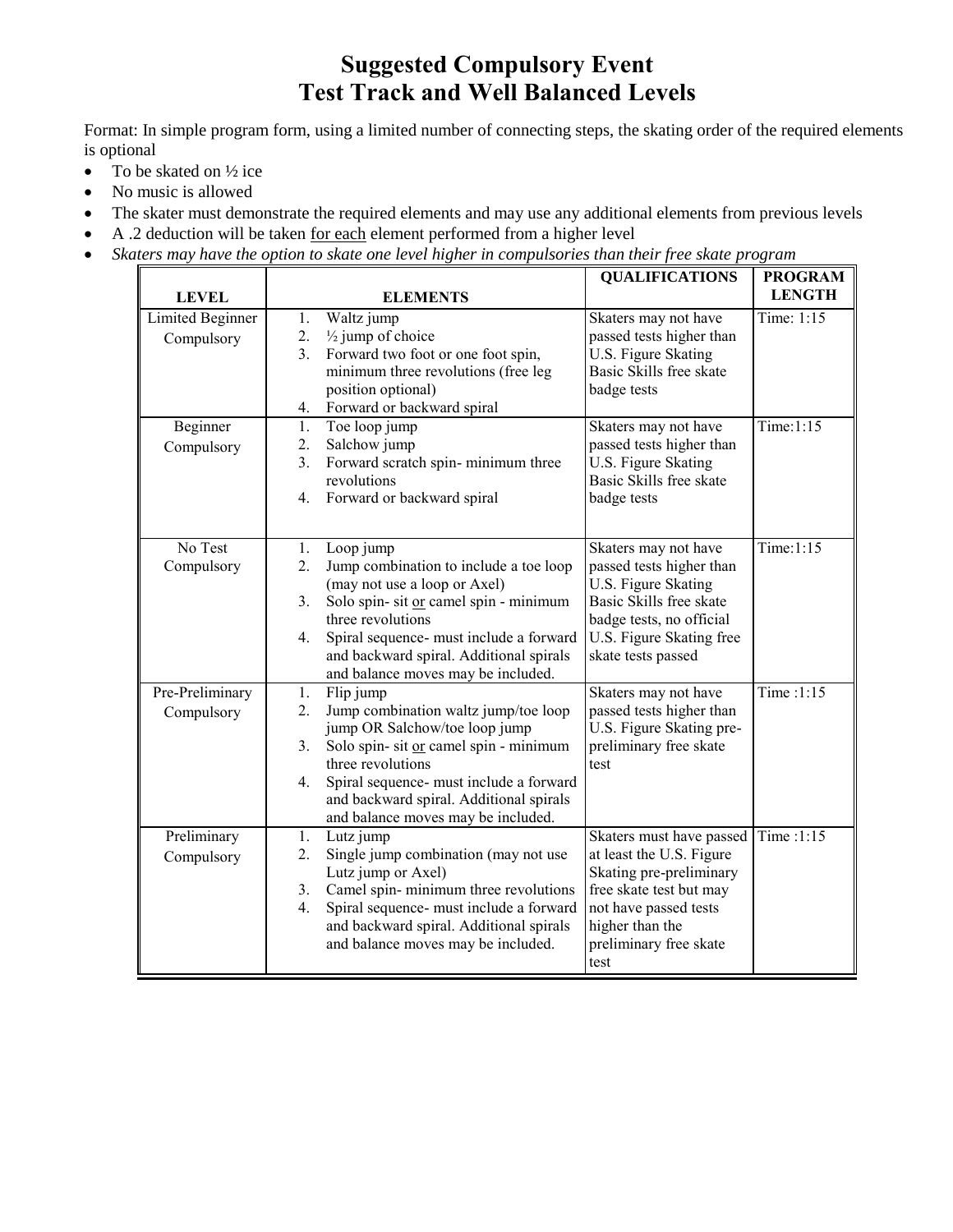## **Test Track Program Event**

Skaters may enter EITHER the new test track free skate program or the well-balanced track free skate program but **NOT** both during the same nonqualifying competition. Competitors will skate to music of their choice, vocal music permitted. The 6.0 judging system will be used for all Test Track events.

Deductions WILL be made for skaters including technical elements not permitted in the event description.

- 0.1 from EACH mark for each technical element included that is not permitted in the event description.
- 0.2 from the technical mark for each extra or lacking element.
- 0.1 for any spin with less than required revolutions.

| <b>LEVEL</b>           | <b>JUMP ELEMENTS</b>                 | <b>SPINS</b>                   | <b>STEPS</b>            | <b>QUALIFICATIONS</b>       |
|------------------------|--------------------------------------|--------------------------------|-------------------------|-----------------------------|
| <b>Limited</b>         |                                      |                                |                         |                             |
|                        | Max 5 jump elements:                 | Max 2 spins:                   | Connecting moves and    | Skaters may not have        |
| <b>Beginner</b>        | Jumps with not more than one-        | Two upright spins, no change   | steps should be         | passed tests higher         |
|                        | half rotation (front to back or      | of foot, no flying entry       | demonstrated            | than U.S. Figure            |
| Time: $1:30 + -10$     | back to front).                      | (Min 3 revolutions)            | throughout the program. | <b>Skating Basic Skills</b> |
|                        | Max 2 jump sequences                 |                                |                         | free skating badge          |
|                        | Max 2 of any same jump               |                                |                         | tests                       |
| <b>Beginner</b>        | Max 5 jump elements:                 | Max 2 spins:                   | Connecting moves and    | Skaters may not have        |
|                        | Jumps with not more than one-        | Two upright spins, change of   | steps should be         | passed tests higher         |
| Time: $1:30 + -10$     | half rotation (front to back or      | foot optional, no flying entry | demonstrated            | than U.S. Figure            |
|                        | back to front including half-loop)   | (Min 3 revolutions)            | throughout the program. | <b>Skating Basic Skills</b> |
|                        | Single rotation jumps: Salchow       |                                |                         | free skating badge          |
|                        | and toe loop only.                   |                                |                         | tests                       |
|                        | Max 2 jump combinations or           |                                |                         |                             |
|                        | sequences                            |                                |                         |                             |
|                        | Max 2 of any same type jump          |                                |                         |                             |
| <b>Pre-Preliminary</b> | Max 5 jump elements:                 | Max 2 spins:                   | Connecting moves and    | Skaters may not have        |
| <b>Test</b>            | Jumps with not more than one-        | Two spins of a different       | steps should be         | passed tests higher         |
|                        | half rotation (front to back or back | nature, one position only,     | demonstrated            | than U.S. Figure            |
| Time: $1:30 + -10$     | to front including half-loop)        | no change of foot,             | throughout the program. | Skating pre-                |
|                        | Single rotation jumps:               | no flying entry.               |                         | preliminary free skate      |
|                        | Salchow, toe loop and loop only.     | (Min 3 revolutions)            |                         | test                        |
|                        | Max 2 jump combinations or           |                                |                         |                             |
|                        | sequences                            |                                |                         |                             |
|                        | Max 2 of any same type jump          |                                |                         |                             |
| Preliminary            | Max 5 jump elements:                 | Max 2 spins:                   | Connecting moves and    | Skaters must have           |
| <b>Test</b>            | Jumps with not more than one         | One spin in one position, no   | steps should be         | passed at least the         |
|                        | rotation (no Axels).                 | change of foot, no flying      | demonstrated            | U.S. Figure Skating         |
| Time: $1:30 + -10$     | Max 2 jump combinations or           | entry (Min 3 revs) and One     | throughout the program. | pre-preliminary free        |
|                        | sequences                            | consisting of a front scratch  |                         | skate test but may not      |
|                        | Max 2 of any same type jump          | to back scratch, exit on       |                         | have passed tests           |
|                        |                                      | spinning foot not mandatory    |                         | higher than the             |
|                        |                                      | (Min 3 revs on each foot).     |                         | preliminary free skate      |
|                        |                                      |                                |                         | test                        |
|                        |                                      |                                |                         |                             |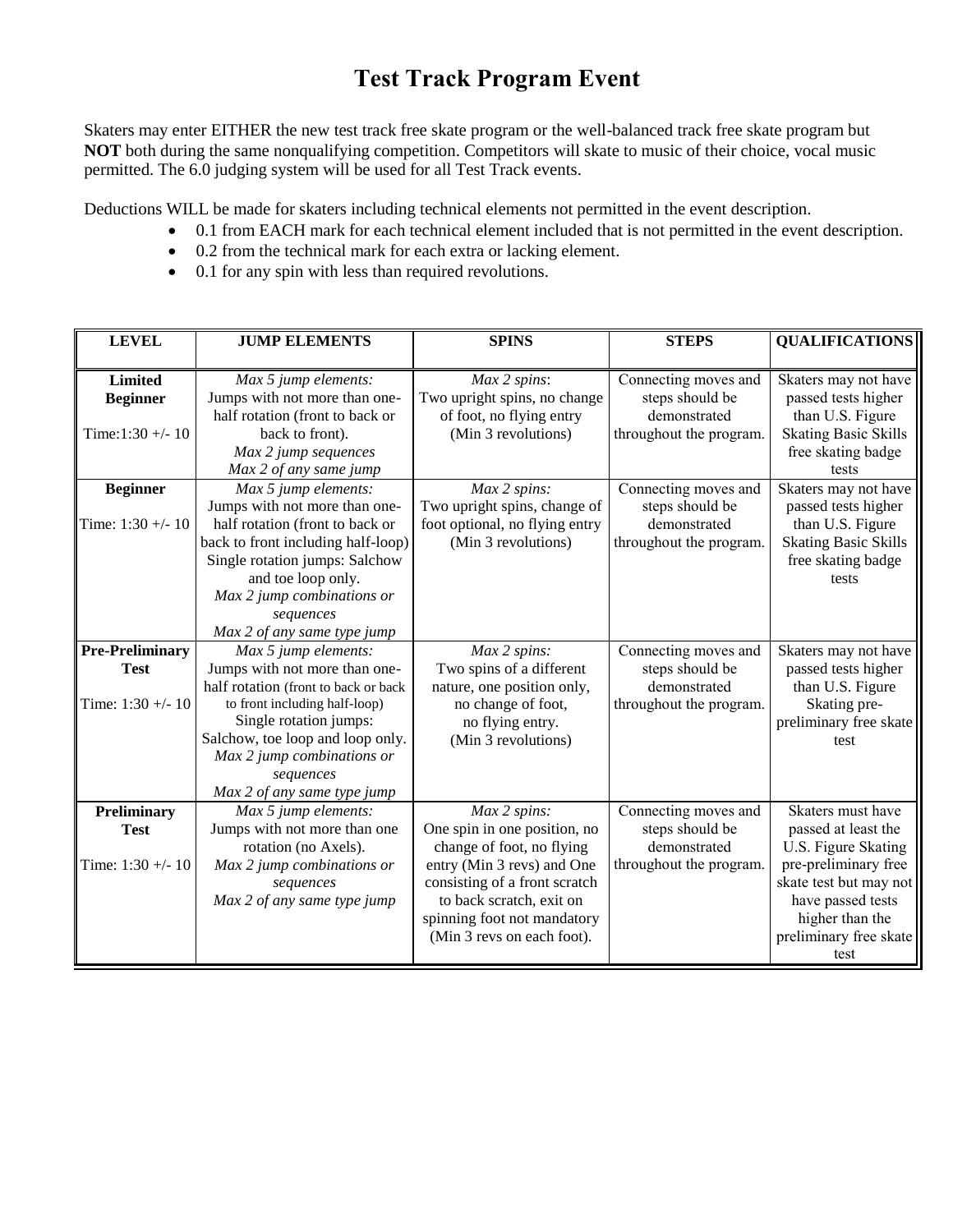## **Well-balanced Program Requirements**

**U.S. Figure Skating rulebook requirements** 

| <b>LEVEL</b>                                                                                              | <b>Jump Elements</b>                                                                                                                                                                                                                                                                                                                                                                                                                                                                                          | <b>Spins</b>                                                                                                                                       | <b>Steps</b>                                  | Qualifications                                                                                   |
|-----------------------------------------------------------------------------------------------------------|---------------------------------------------------------------------------------------------------------------------------------------------------------------------------------------------------------------------------------------------------------------------------------------------------------------------------------------------------------------------------------------------------------------------------------------------------------------------------------------------------------------|----------------------------------------------------------------------------------------------------------------------------------------------------|-----------------------------------------------|--------------------------------------------------------------------------------------------------|
|                                                                                                           |                                                                                                                                                                                                                                                                                                                                                                                                                                                                                                               |                                                                                                                                                    |                                               |                                                                                                  |
| <b>No Test</b><br>#4280<br><b>Times Vary</b><br>$1:00-1:30$<br>$+/-10$<br><b>Refer to</b><br>announcement | Max 5<br>Single Jumps (no Axel)<br>Max 2 combos or<br>sequences.<br>Combos limited to 2 jumps<br>Number of jumps in<br>sequence is limited to a<br>max of 3 single jumps<br>(half-loop is not considered<br>a single jump).                                                                                                                                                                                                                                                                                   | Max 2<br>Spins must be a<br>different nature.<br>Minimum three<br>revolutions each.<br>Spins may change<br>feet, position and<br>start with a fly. | Max 1<br>Must use one half the ice<br>surface | May not have passed<br>any official<br>U.S. Figure Skating<br>free skate tests.                  |
| Pre-<br>preliminary<br>#4270<br>Time: $1:30 +/-$<br><b>10</b>                                             | Max 5<br>Single Jumps only (Axel<br>permitted)<br>Max 2 combos or<br>sequences.<br>Combos limited to 2 jumps<br>Number of jumps in<br>sequence is limited to a<br>max of 3 single jumps<br>(half-loop is not considered<br>a single jump).<br>Axel may be repeated as<br>individual jump, combo, or<br>sequence. Max 2 Axels.                                                                                                                                                                                 | Max 2<br>Spins must be a<br>different nature.<br>Minimum three<br>revolutions each.<br>Spins may change<br>feet, position and<br>start with a fly. | Max 1<br>Must use one half the ice<br>surface | Must have passed no<br>higher than<br>U.S. Figure Skating<br>Pre-preliminary free<br>skate test. |
| Preliminary<br>#4260<br>Time: $1:30 +/-$<br>10                                                            | Max 5<br>1 Axel or Waltz jump type<br>jump<br>Max 2 combos or<br>sequences.<br>Combos limited to 2 jumps<br>Number of jumps in<br>sequence is limited to a<br>max of 3 single/double<br>jumps (half-loop is not<br>considered a single jump).<br>Only 2 different double<br>jumps may be attempted<br>(double Salchow, toe or<br>loop only)<br>Axel and no more than 2<br>different double jumps<br>may be repeated as<br>individual jumps, combos,<br>or in sequences. Max of 2<br>Axels or any double jump. | Max 2<br>Spins must be a<br>different nature.<br>Minimum three<br>revolutions each.<br>Spins may change<br>feet, position and<br>start with a fly. | Max 1<br>Must use one half the ice<br>surface | Must have passed no<br>higher than<br>U.S. Figure Skating<br>Preliminary free skate<br>test.     |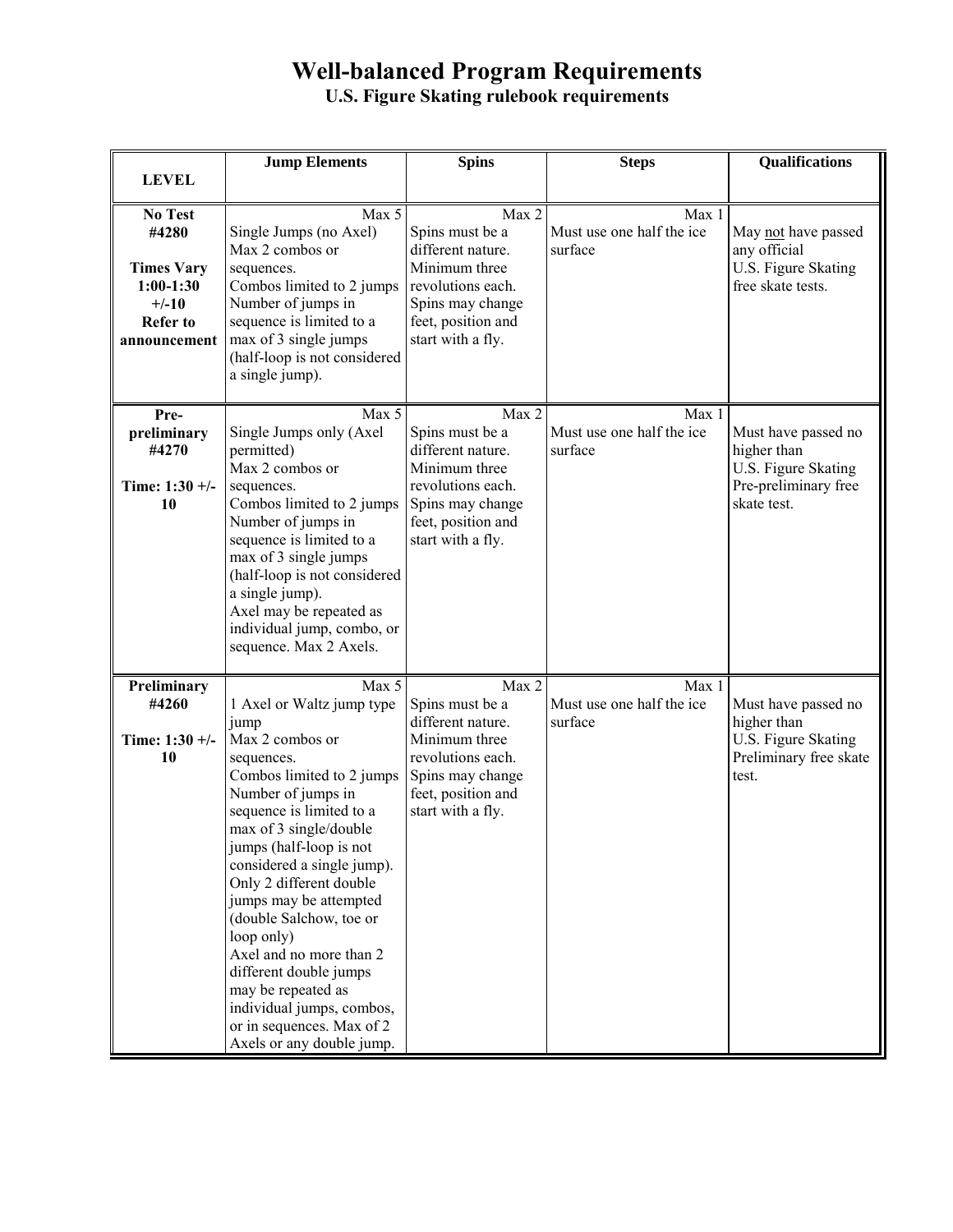#### **ARTISTIC EVENTS**

Artistic events are open to skaters in Basic, Free Skate, Limited Beginner through Preliminary. Groups will be divided by number of entries and ages if possible. Skaters must enter at the same level as their free skate event or highest test level of skater's in the group ensemble or production number. If a free skate event is not being entered, skaters must enter at their current test level or one level higher. Vocal music is permitted.

Show costumes are permitted, as long as they do not touch or drag on the ice. Props and scenery must be placed and removed by unaided competitors within one minute and by A .2 deduction will be assessed by the referee against each judges' mark for each five seconds in excess of the time allowed for the performance, for handling props and scenery and for scenery assistance.

Performances will be judged from an entertainment standpoint, for theatrical and artistic qualities. Technical skating skills and difficulty will not be rewarded as such; however, skating must be the major element of the performance and be of sufficient quality to support the selected theatrical elements. Unintended falls, poorly executed skating elements and obvious losses of control will reduce contestant's marks. Jump difficulty is not rewarded; therefore jumps, if choreographed, should be performed with style, flow and confidence. Theatrical elements evaluated will include energy, poise, acting, pantomime, eye contact, choreography, form/extension and the use of props and ice.

6.0 Judging will be used. Deductions will be made for skaters including technical elements not permitted in the event description.

\* For specific guidelines regarding the conduct of Showcase or Artistic competitions, refer to the Nonqualifying Showcase Guidelines posted on [www.usfigureskating.org.](http://www.usfigureskating.org/) Competitors at the preliminary level who place first, second, third or fourth in a contested showcase/artistic/theatrical/interpretive skating event will receive an invitation to compete at the National Showcase Competition held each August.

Artistic/Showcase categories may include:

- Artistic Events: Showcase program utilizing emotional qualities from either dramatic or light entertainment or a combination of both.
- Dramatic entertainment: Showcase program utilizing intense emotional skating quality to depict choreographic theme.
- Light entertainment: Showcase program emphasizing such choreographic expressive qualities such as comedy, love and mime while incorporating skating skills.
- Duets: Theatrical/artistic performances by any competitors.
- Mini production ensembles): Theatrical performances by three to seven competitors.
- Production ensembles: Theatrical performances by eight to 30 skaters. Theater On Ice teams are eligible as production ensembles. NOTE: Skaters may enter only one each duet, mini production or production event.

| <b>LEVEL</b>                      | <b>ELEMENTS</b>                                                                                                                         | <b>QUALIFICATIONS</b>                                                         | <b>PROGRAM</b><br><b>LENGTH</b> |
|-----------------------------------|-----------------------------------------------------------------------------------------------------------------------------------------|-------------------------------------------------------------------------------|---------------------------------|
| Basic 1-8                         | Elements only from Basic 1-8 curriculum                                                                                                 | May not have passed any higher than<br>Basic 8 level.                         | Time $1:00$ Max                 |
| Limited<br>Beginner/<br>Beginner/ | Free skate $1-6/3$ jump maximum. $\frac{1}{2}$ rotation jumps only, plus<br>the following full rotation jumps: Salchow and<br>toe loop. | May not have passed any official U.S.<br>Figure Skating free skate tests.     | Time: $1:30$ Max                |
| No Test/<br>Pre-<br>preliminary   | 3 jump maximum. No axels or double jumps<br>permitted.                                                                                  | Must have passed no higher than U.S.<br>Figure Skating Pre-Preliminary        | Time: 1:30 Max                  |
| Preliminary                       | 3 jump maximum. Axels are permitted, but no<br>double jumps allowed.                                                                    | Must have passed no higher than U.S.<br>Figure Skating Preliminary free skate | Time: $1:40$ Max                |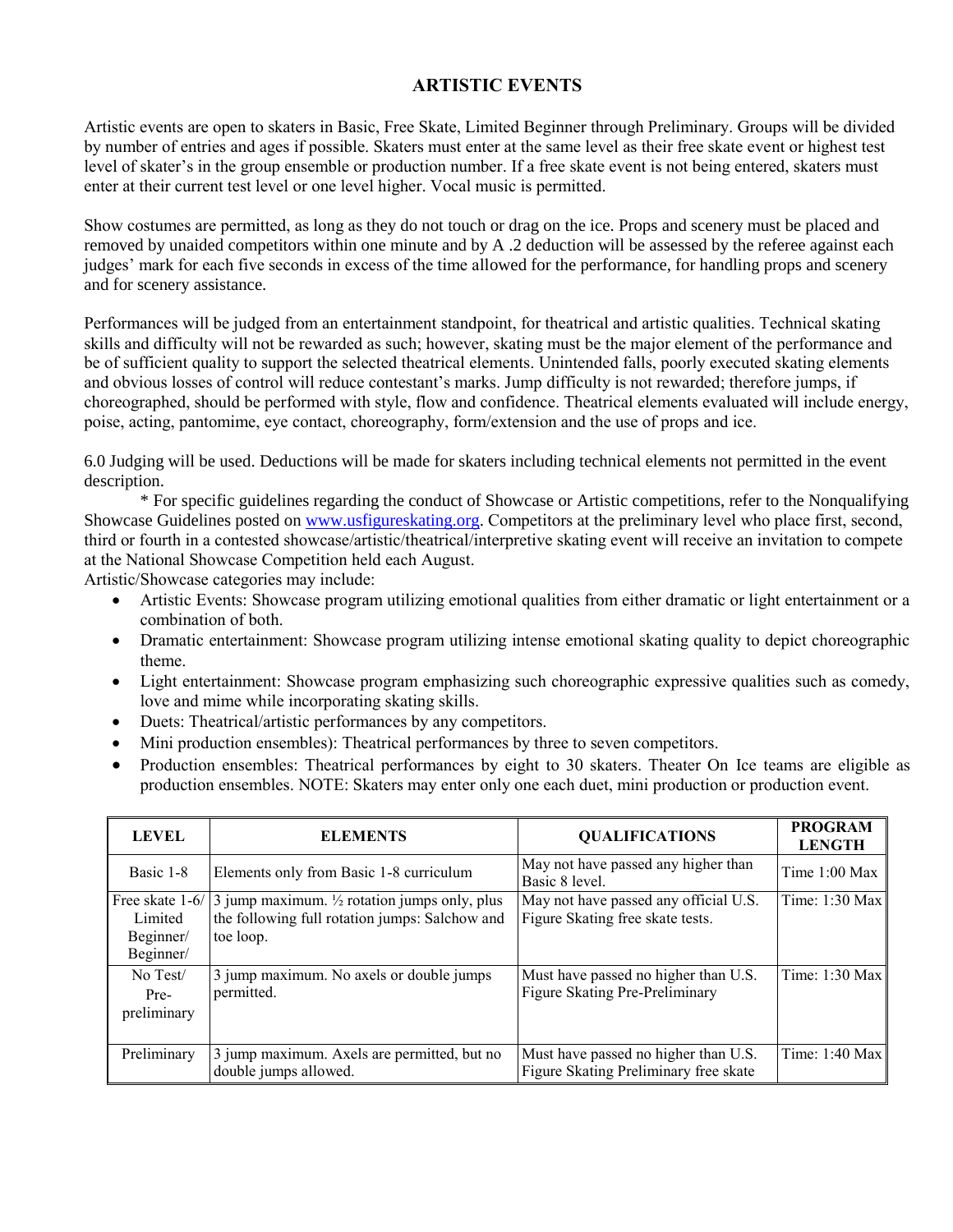#### **BEGINNER SPINS**

No music on half-ice. Spins should be skated exactly as stated and in this order. Skaters will perform one spin at a time (no excessive connecting steps). Skaters will be given one opportunity to perform each spin. Groups will be divided according to Basic/Free Skate test level. Spins should be a minimum of three revolutions each.

**Free skate 1-6, Beginner:** Two foot spin, Forward one foot spin – optional free leg position, Sit Spin **No-Test, Pre-Preliminary:** Forward Scratch spin, Backward one foot spin, Camel spin **Preliminary:** Forward Scratch Spin, Backward one foot spin, Combination spin of choice- minimum two changes of position or foot

#### **JUMPS**

Entrants will qualify according to their free skate level, but may 'skate up' one level. All levels will be skated on ½ ice. Jumps should be performed exactly as stated. Skaters will be given two opportunities to perform each jump and will be judged on the best one. Repeated jumps must be the same as the original. The following format will be used: the first skater will take the ice and attempt the first jump twice, then attempt the second jump twice before going to the next skater. The repeat of each jump element must be the same jump(s) as the first when there is a choice. This procedure will be repeated throughout the event. Maximum time is 1 minute.

**Free Skate 1-6, Beginner:** Waltz jump; toe loop or Salchow **Pre-Preliminary:** Toe loop; combination of any two single jumps (no Axels) **Preliminary:** Loop; combination of any two single jumps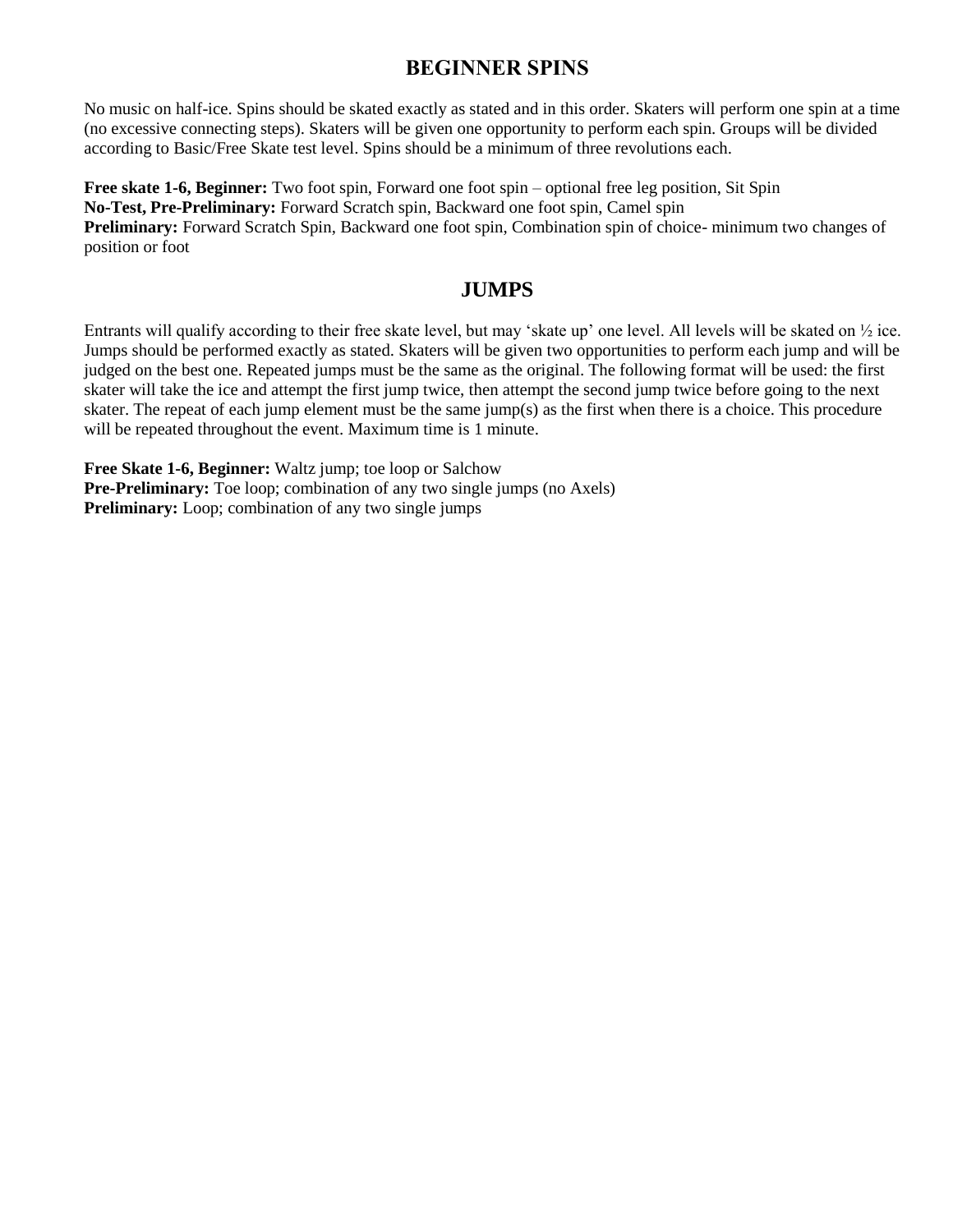#### **BASIC SKILLS COMPETITION ENTRY FORM**

| Name                         |                                | Age Sex |
|------------------------------|--------------------------------|---------|
| Last                         | First                          |         |
|                              |                                |         |
|                              | State <u>Zip</u> Email Address |         |
|                              | Birth date                     |         |
|                              |                                |         |
|                              |                                |         |
| Director's/Instructor's Name |                                |         |

**Please check the event(s) you are entering:** *Skaters may enter EITHER the test track OR the well-balanced free skate track, but NOT both.*

#### **Basic Elements/Compulsories: Basic Free Skate Program:**

| Basic 1 | Basic 5 | Basic 1 | Basic 5 |
|---------|---------|---------|---------|
| Basic 2 | Basic 6 | Basic 2 | Basic 6 |
| Basic 3 | Basic 7 | Basic 3 | Basic 7 |
| Basic 4 | Basic 8 | Basic 4 | Basic 8 |
|         |         |         |         |

#### **Free Skate Elements/Compulsories: Test Track Free Skate Program:**

| Free Skate 1 | Free Skate 1 |
|--------------|--------------|
| Free Skate 2 | Free Skate 2 |
| Free Skate 3 | Free Skate 3 |
| Free Skate 4 | Free Skate 4 |
| Free Skate 5 | Free Skate 5 |
| Free Skate 6 | Free Skate 6 |

#### **Test Track Elements/Compulsories: Test Track Free Skate Program:**

\_\_\_\_\_\_ No Test \_\_\_\_\_\_No Test Preliminary Preliminary Preliminary

#### **Well Balanced Elements/Compulsories Program: Well Balanced Free Skate Program:**

\_\_\_\_\_\_No Test Free skate \_\_\_\_\_\_No Test Free skate

### Beginner Beginner \_\_\_\_\_\_ No Test \_\_\_\_\_\_No Test Pre-preliminary **Pre-Preliminary Test** Preliminary Preliminary Preliminary

Limited Beginner **Limited Beginner Limited Beginner** Beginner Beginner Pre-preliminary **Pre-Preliminary Test** 

Pre-preliminary Free skate Pre-preliminary Free skate

Preliminary Free skate **Example 2** Preliminary Free skate

#### **Spins: Jumps:**

FS 1-6 Indicate Level FS 1-6 Indicate Level Limited Beginner **Limited Beginner**